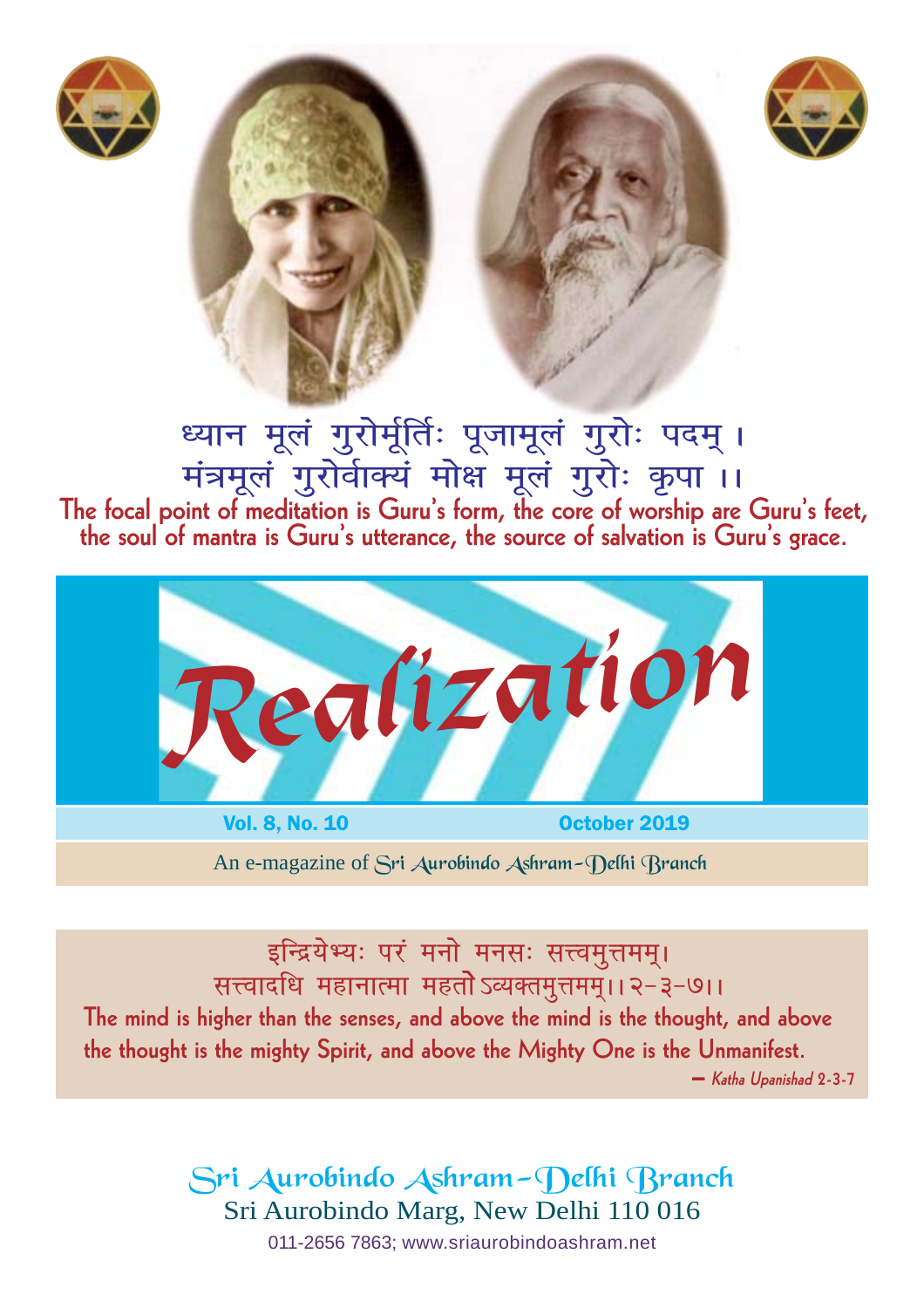# Ongoing & Forthcoming Events October 2019

|                       | <b>Meditation &amp; Satsang venue: Meditation Hall</b>                                               |                                                                                         |                     |                                       |
|-----------------------|------------------------------------------------------------------------------------------------------|-----------------------------------------------------------------------------------------|---------------------|---------------------------------------|
|                       | <b>Monday - Saturday</b>                                                                             | $7 - 7:30$ pm                                                                           |                     | <b>Collective Meditation</b>          |
|                       | Sunday Meditation & Discourses 10:00 - 11:30 am                                                      |                                                                                         |                     |                                       |
| <b>Oct 06</b>         | Saadhana mein Santulan kaa Mahattya                                                                  |                                                                                         |                     | <b>Ms. Aparna Roy</b>                 |
|                       | <b>Musical offering</b>                                                                              |                                                                                         |                     | <b>Ms. Premsheela</b>                 |
| <b>Oct 13</b>         | Vision of Equality (Based on the Bhagvad Gita, 5:17-20)                                              |                                                                                         |                     | <b>Acharya Navneet</b>                |
|                       | <b>Musical offering</b>                                                                              |                                                                                         |                     | <b>Ms. Sowmya Narayanan</b>           |
| <b>Oct 20</b>         | Surrender (Based on Sri Aurobindo's Sonnets, p. 42)                                                  |                                                                                         |                     | <b>Sh. Prashant Khanna</b>            |
|                       | <b>Musical Offering</b>                                                                              |                                                                                         |                     | <b>Ms. Nibha Gulati</b>               |
| <b>Oct 27</b>         | The Atheist and the Believer (Based on the Mother's The Great Adventure, pp. 353) Dr. Ramesh Bijlani |                                                                                         |                     |                                       |
|                       | <b>Musical Offering</b>                                                                              |                                                                                         |                     | <b>Mss. Dipanvita &amp; Basudhara</b> |
| Sundays: 06, 13, 27   | 11:30 am-12:30 pm                                                                                    | <b>Sri Aurobindo's Sonnets</b>                                                          |                     | <b>Shri Prashant Khanna</b>           |
|                       |                                                                                                      | <b>Venue: DAIVIC (Room 009, near Samadhi Lawns)</b>                                     |                     |                                       |
|                       | Thursdays: 03,10,17,24,31                                                                            | 11:30 am-12:30 pm                                                                       | <b>Bhagvad Gita</b> | <b>Shri Prashant Khanna</b>           |
| Fridays: 04,11,18,25  | $05:30 - 06:30$ pm                                                                                   |                                                                                         | <b>Bhagvad Gita</b> | <b>Shri Prashant Khanna</b>           |
|                       |                                                                                                      | Contact: 011-2656 7863; Email <contact@aurobindoonline.in></contact@aurobindoonline.in> |                     |                                       |
|                       |                                                                                                      |                                                                                         |                     |                                       |
| <b>October 5-6</b>    |                                                                                                      | Orientation to Integral Yoga                                                            |                     |                                       |
|                       | 08:00 am-12:30 pm                                                                                    | <b>Yoga Hall</b><br>Contact: 011-2656 7863; <rambij@gmail.com></rambij@gmail.com>       | <b>English</b>      | Dr. Ramesh Bijlani                    |
|                       |                                                                                                      |                                                                                         |                     |                                       |
|                       |                                                                                                      |                                                                                         |                     |                                       |
|                       | 2019 Camps in the Kumaon Himalayas                                                                   |                                                                                         |                     |                                       |
|                       |                                                                                                      | Venue: Madhuban, Talla Ramgarh                                                          |                     |                                       |
| Oct 09-12             |                                                                                                      | <b>Outdoor Learning Experience M.I.S. (Batch II)</b>                                    |                     | <b>Preeti Arora</b>                   |
| <b>Oct 09-15</b>      |                                                                                                      | <b>Practice of 12 sadhanas of Purna Yoga in daily life</b>                              | Guj                 | <b>Arunbhai Mistry</b>                |
| <b>Oct 13-16</b>      |                                                                                                      | <b>Outdoor Learning Experience M.I.S. (Batch III)</b>                                   |                     | <b>Preeti Arora</b>                   |
| <b>Oct 13-23</b>      | <b>Spiritual Retreat</b>                                                                             |                                                                                         | <b>Eng</b>          | <b>Ahmed Elfouly</b>                  |
| <b>Oct 30-2Nov 05</b> | <b>Spiritual Retreat</b>                                                                             |                                                                                         | Guj                 | <b>Kaivalya Smart</b>                 |
|                       |                                                                                                      | Venue: Van Niwas, Nainital                                                              |                     |                                       |
|                       |                                                                                                      | <b>Study Camps</b>                                                                      |                     |                                       |
| <b>Oct 02-06</b>      |                                                                                                      | <b>Study Camp - Jesus &amp; Mary College</b>                                            |                     | <b>Prakash Sahoo</b>                  |
| <b>Oct 12-18</b>      | <b>Study Camp</b>                                                                                    |                                                                                         | <b>Marathi</b>      | <b>Srikrishna Dixit</b>               |
|                       |                                                                                                      |                                                                                         |                     |                                       |
| <b>Oct 23-25</b>      | <b>Spiritual Retreat</b>                                                                             |                                                                                         |                     | <b>Ahmed Elfouly</b>                  |

Oct 02-05 Youth Camp **Alwar Public School, Rajasthan** Oct 06-12 Youth Camp Youth Camp ABHAS, New Delhi (B.M.S.)

Contact: 011-2656 7863; 2652 4810; <aurocamps@aurobindoonline.in>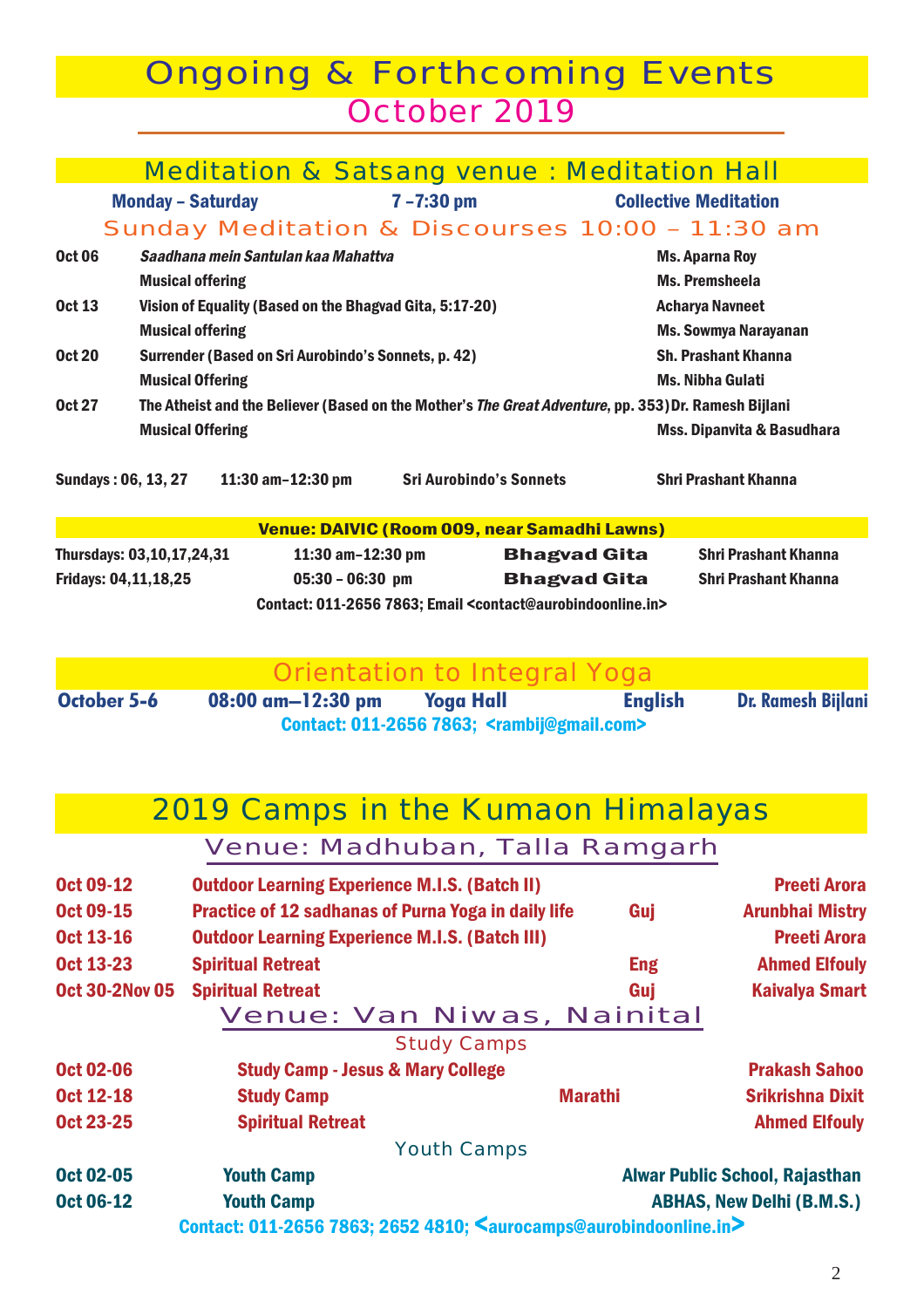### Ashram Library (Knowledge) Tuesday to Sunday Timings : 10:00 A.M. – 4:30 P.M. (Monday closed) *Contact :* 2656 7863

|             | <b>SRI AUROBINDO ASHRAM-DELHI BRANCH'S SOCIAL MEDIA LINKS</b> |
|-------------|---------------------------------------------------------------|
|             | YouTube:https://youtube.com/sriaurobindoashramdelhibranch     |
| Facebook:   | http://facebook.com/sriaurobindoashramdelhibranch             |
| Instagram : | https://www.instagram.com/sriaurobindoashramdelhibranch       |
| Twitter:    | https://twitter.com/saadelhibranch                            |

# **Matri Kala Mandir (MKM) CLASS SCHEDULE**

| Mon/Fri           | 3:30-6:30 pm     | <b>Hindusthani Classical Vocal</b>    | <b>Shri Smt. B.S. Rathna</b>      |
|-------------------|------------------|---------------------------------------|-----------------------------------|
| Mon/Wed/Fri       | $3:00 - 6:30$ pm | <b>Hindusthani Classical Vocal</b>    | <b>Shri Kshitij Mathur</b>        |
| Tue/Thu           | $4:00 - 5:00$ pm | <b>Hindusthani Classical Vocal</b>    | <b>Smt. Premsheela</b>            |
| Wed/Fri           | $4:00 - 6:00$ pm | <b>Hindusthani Classical Vocal</b>    | <b>Shri Vikas Kumar Jha</b>       |
| Wed/Sat           | $3:30 - 6:30$ pm | <b>Carnatic Vocal</b>                 | <b>Smt Jalaja Shankar</b>         |
| Wed/Thu           | $4:00 - 6:30$ pm | <b>Tabla</b>                          | <b>Shri Vijay Shankar Mishra</b>  |
| Mon/Fri           | $4:00 - 6:30$ pm | <b>Sitar</b>                          | <b>Shri Neel Ranjan Mukherjee</b> |
| Mon/Fri           | $3:30 - 5:30$ pm | <b>Flute</b>                          | <b>Shri Himanshu Dutt</b>         |
| Mon/Fri           | $3:30 - 5:30$ pm | <b>Violin</b>                         | <b>Dr. Ranjan Srivastav</b>       |
| Mon/Fri           | $3:30 - 6:00$ pm | <b>Hawaian Guitar &amp; Key Board</b> | <b>Shri Neel Ranjan Mukherjee</b> |
| Tue/Thu           | $3:30 - 5:30$ pm | <b>Spanish Guitar</b>                 | <b>Shri Jagdish Kumar</b>         |
| Mon/Wed           | $4:00 - 6:00$ pm | <b>Bharata Natyam</b>                 | Smt Rajeswari Natarajan           |
| Tue/Thu           | $4:30-6:30$ pm   | Kathak Nritya                         | <b>Smt. Raksha Singh</b>          |
| Wed/Sat           | $4:00 - 6:30$ pm | <b>Kathak Nritya</b>                  | <b>Km. Anjali Saini</b>           |
| Tue/Sat           | $3:00 - 5:30$ pm | Odissi Nritya                         | Ms. Kalyani Behera                |
| Tue/Thu           | $4:00 - 6:00$ pm | <b>Painting</b>                       | <b>Shri Tapan Ch. Bhowmick</b>    |
| Wed/Sat           | $4:00 - 6:00$ pm | <b>Painting</b>                       | <b>Ms. Sarita</b>                 |
| Tue/Thu/Sat       | $4:30 - 6:00$ pm | <b>Table Tennis</b>                   | <b>Shri Gulshan Rai Khera</b>     |
| <b>Mon to Sat</b> | $5:00 - 6:00$ pm | <b>Taekwondo</b>                      | <b>Shri Arshad Hashish</b>        |
| Tue/Thu/Sat       | $5:00 - 6:00$ pm | <b>Basketball (M.I.S. students)</b>   | <b>Shri Hridesh Rawal/</b>        |
|                   |                  |                                       | <b>Shri Vikram Singh</b>          |

Contact: 95558 07745; 2656 7863; <matrikalamandir67@gmail.com>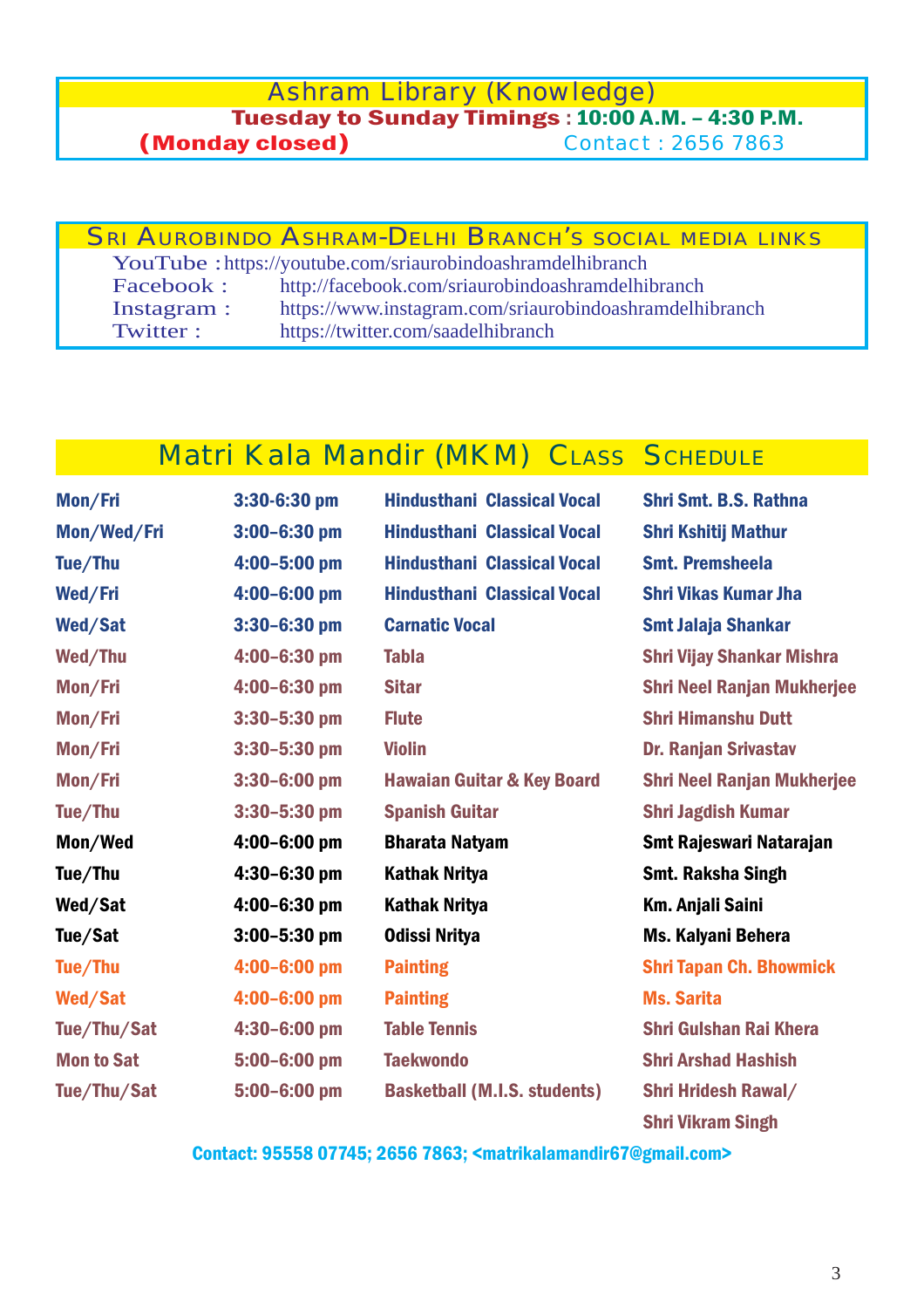## The Mother's Integral Health Centre Activities

(Phone 011-2685 8563, Sanjeeb: 88005 52685, Mrs. Bhatia: 93122 65447 ; <tmihc2000@gmail.com>

2019 – Year of Ayurveda Clean Mind Programme

**(24x7 Helpline:cmpyosh2018@gmail.com)**

**At Delhi Ashram Health Centre; SPIRITUAL HEALTH CAMP every Sunday; Time: 8am to 12noon**

Havan/Chanting;; Talk/Presentation; Physical culture : Yoga/Exercise/Games; Shramdan

For information and registration contact: 011 2685 8563; <tmihc2000@gmail.com> October 2019: Schedule of Talks

Oct 06 Inspiring Indians Ms. Monika Sharma

Oct 13 Listen to Your Body Dr. S. Katoch

Oct 20 Interesting Consistency Dr. Bharti

Oct 27 Seasonal Dietetics (*Sharad Ritu* food) Dr. S. Katoch

### Daily 10am-2pm Ayurveda–General O.P.D.& Panchakarma Tue/Thu/Sat **Holistic Wellness - Ayurveda** Mind-Body Servicing Packages - Weekends/7 days/14 days

## Speciality Clinics – By Appointment Only

| <b>Fue/Thu/Sat</b> | <b>Accupressure</b>         | Mon-Sat (11am-1pm) | <b>Physiother</b> |
|--------------------|-----------------------------|--------------------|-------------------|
| <b>Mon to Sat</b>  | <b>Mind Body Medicine</b>   | Mon/Fri            | <b>Homeopat</b>   |
| Tue/Thu            | <b>Holistic Dermatology</b> | Mon/Thu            | <b>Gynaecolo</b>  |
| <b>Saturday</b>    | <b>Ophthalmology (Eye)</b>  | <b>Tuesday</b>     | <b>Psychiatry</b> |
| Tue/Wed            | <b>General Surgery</b>      | Tue/Thu            | <b>Dental</b>     |
| Mon/Fri            | <b>Psychology</b>           |                    |                   |

Mon-Sat (11am-1pm) Physiotherapy Mon/Fri **Mind Body Medicine Montage Monduist** Moneopathy Mon/Thu Gynaecology

### **NEW BATCH STARTS Mondays 7,14,21,28 9:00–11:00am** Eye Exercise

Contact: 011-2685 8563; Madhu 92683 84794; Mrs. Bhatia 93122 65447

| <b>Sundays</b> | 9 am                      | <b>Havan</b>                    |                                  |
|----------------|---------------------------|---------------------------------|----------------------------------|
| Tue/Thu/Sat    | $6:45-7:45$ am            | <i><b>Yogasana class</b></i>    | <b>Ms. Priya Gupta</b>           |
| Mon/Wed/Fri    | $8-9$ am                  | Yogasana class                  | <b>Ms. Anita Balasubramanian</b> |
| Mon/Wed/Fri    | $9:45-10:45$ am           | <b>Yoga for Senior Citizens</b> | <b>Ms. Kavita Mongia</b>         |
| Mon/Wed/Fri    | 11 $am-12$ noon           | Yogasana class                  | <b>Ms. Vidya Mundhra</b>         |
| Tue/Thu/Sat    | $4 - 5$ pm (Sat.: 5-6 pm) | Yogasana class                  | <b>Shri Deepak Jhamb</b>         |
| Mon/Wed/Fri    | $5:30-6:30$ pm            | Yogasana class                  | <b>Ms. Deepa Bisht</b>           |

### Ongoing activities venue: The Mother's Integral Health Centre Rm 15J

| <b>Monday</b>   | $2:45-3:45$ pm | Vivekachoodamani                                            | <b>Discourse</b> | <b>Dr. Tarun Baveja</b> |
|-----------------|----------------|-------------------------------------------------------------|------------------|-------------------------|
| Wed/Fri         | $2:45-3:45$ pm | <b>Brihadaranyaka Upanishad</b>                             | <b>Discourse</b> | <b>Dr. Tarun Baveja</b> |
| <b>Saturday</b> | $2:45-3:45$ pm | <b>Bhagvad Gita Sadhana</b>                                 | <b>Discourse</b> | <b>Dr. Tarun Baveja</b> |
|                 |                | Note: These classes are also available on SKYPE (tmihc2000) |                  |                         |

Contact: 011-2685 8563; Aradhana <aradhana.archer@gmail.com>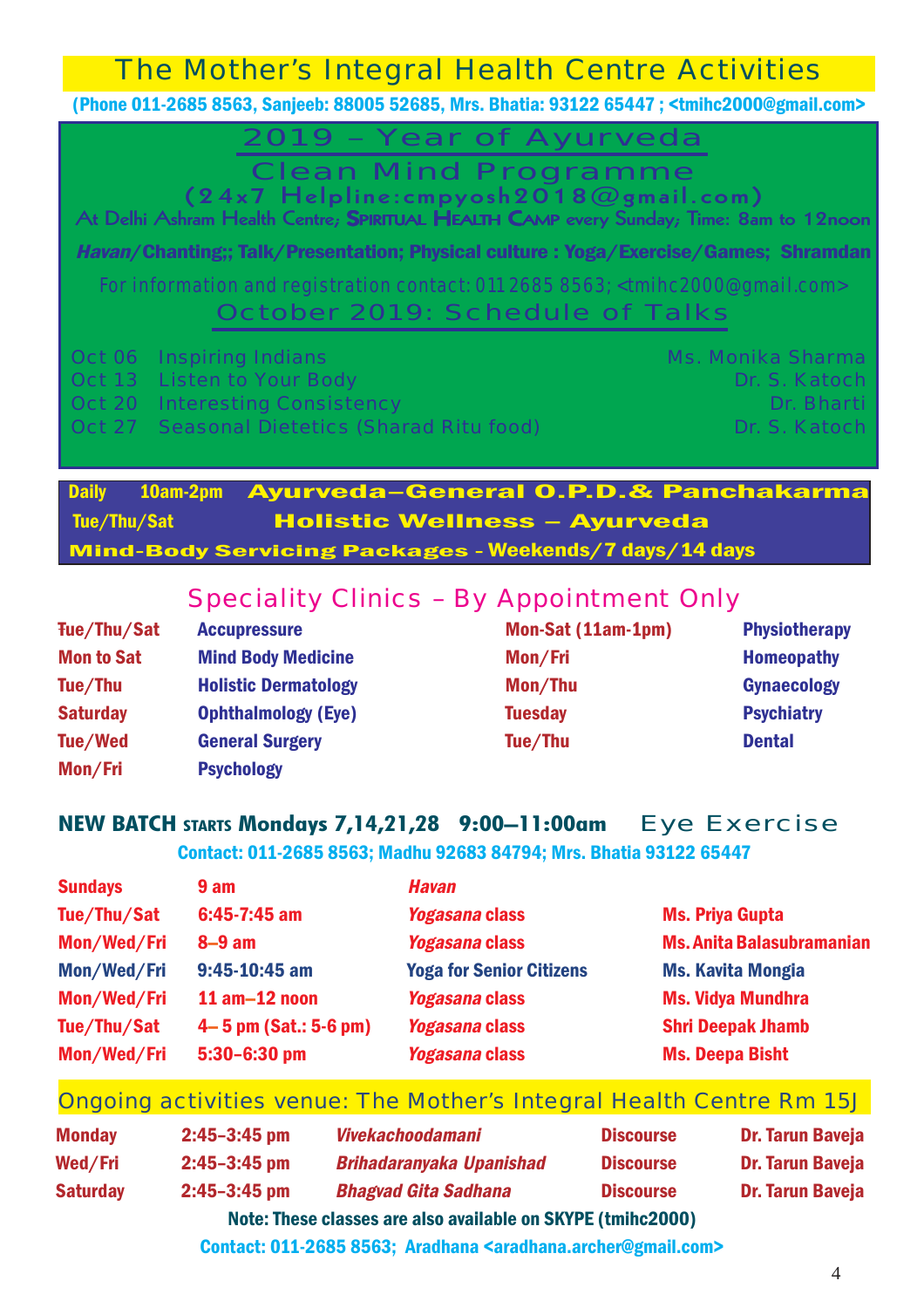## The Reversal of Consciousness (21)

#### Q.: *When can one say that one has truly entered the spiritual path?*

A.: The first sign (it is not the same for everybody) but in a chronological order, I believe, is that everything else appears to you absolutely without importance. Your entire life, all your activities, all your movements continue, if circumstances so arrange things, but they all seem to you utterly unimportant, this is no longer the meaning of your existence. I believe this is the first sign.

There may be another; for example, the feeling that everything is different, of living differently, of a light in the mind which was not there before, of a peace in the heart which was not there before. That does make a change; but the positive change usually comes later, very rarely does it come at first except in a flash at the time of conversion when one has decided to take up the spiritual life. Sometimes, it begins like a great illumination, a deep joy enters into you; but generally, afterwards this goes into the background, for there are too many imperfections still persisting in you.... It is not disgust, it is not contempt, but everything appears to you so uninteresting that it is truly not worth the trouble of attending to it. For instance, when you are in the midst of certain physical conditions, pleasant or unpleasant (the two extremes meet), you say to yourself, "It was so important to me, all that? But it has no importance at all!" You have the impression that you have truly turned over to the other side.

Some imagine that the sign of spiritual life is the capacity to sit in a corner and meditate! That is a very, very common idea. I do not want to be severe, but most people who make much of their capacity for meditation — I do not think they meditate even for one minute out of one hour. Those who meditate truly never speak about it; for them it is quite a natural thing. When it has become a natural thing, without any glory about it, you may begin to tell yourself that you are making progress. Those who talk about it and think that this gives them a superiority over other human beings, you may be sure, are most of the time in a state of complete inertia.

It is very difficult to meditate. There are all kinds of meditations.... You may take an idea and follow it to arrive at a given result — this is an active meditation; people who want to solve a problem or to write, meditate in this way without knowing that they are meditating. Others sit down and try to concentrate on something without following an idea — simply to concentrate on a point in order to intensify one's power of concentration; and this brings about what usually happens when you concentrate upon a point: if you succeed in gathering your capacity for concentration sufficiently upon a point whether mental, vital or physical, at a given moment you pass through and enter into another consciousness. Others still try to drive out from their head all movements, ideas, reflexes, reactions and to arrive at a truly silent tranquillity. This is extremely difficult; there are people who have tried for twentyfive years and not succeeded, for it is somewhat like taking a bull by the horns.

There is another kind of meditation which consists in being as quiet as one can be but without trying to stop all thoughts, for there are thoughts which are purely mechanical and if you try to stop these you will need years, and moreover you will not be sure of the result; instead of that you gather together all your consciousness and remain as quiet and peaceful as possible, you detach yourself from external things as though they do not interest you at all, and all of a sudden, you brighten the flame of aspiration and throw into it everything that comes to you so that the flame may rise higher and higher, higher and higher; you identify yourself with it and you go up to the extreme point of your consciousness and aspiration, thinking of nothing else — simply, an aspiration which mounts, mounts, mounts, without thinking a minute of the result, of what may happen and especially of what may not, and above all without desiring that something may come — simply, the joy of an aspiration which mounts and mounts and mounts, intensifying itself more and more in a constant concentration. And there I may assure you that what happens is the best that can happen. That is, it is the maximum of your possibilities which is realised when you do this. These possibilities may be very different according to individuals. But then all these worries about trying to be silent, going behind appearances, calling a force which answers, waiting for an answer to your questions, all that vanishes like an unreal vapour. And if you succeed in living consciously in this flame, in this column of mounting aspiration, you will see that even if you do not have an immediate result, after a time something will happen.

– *The Mother*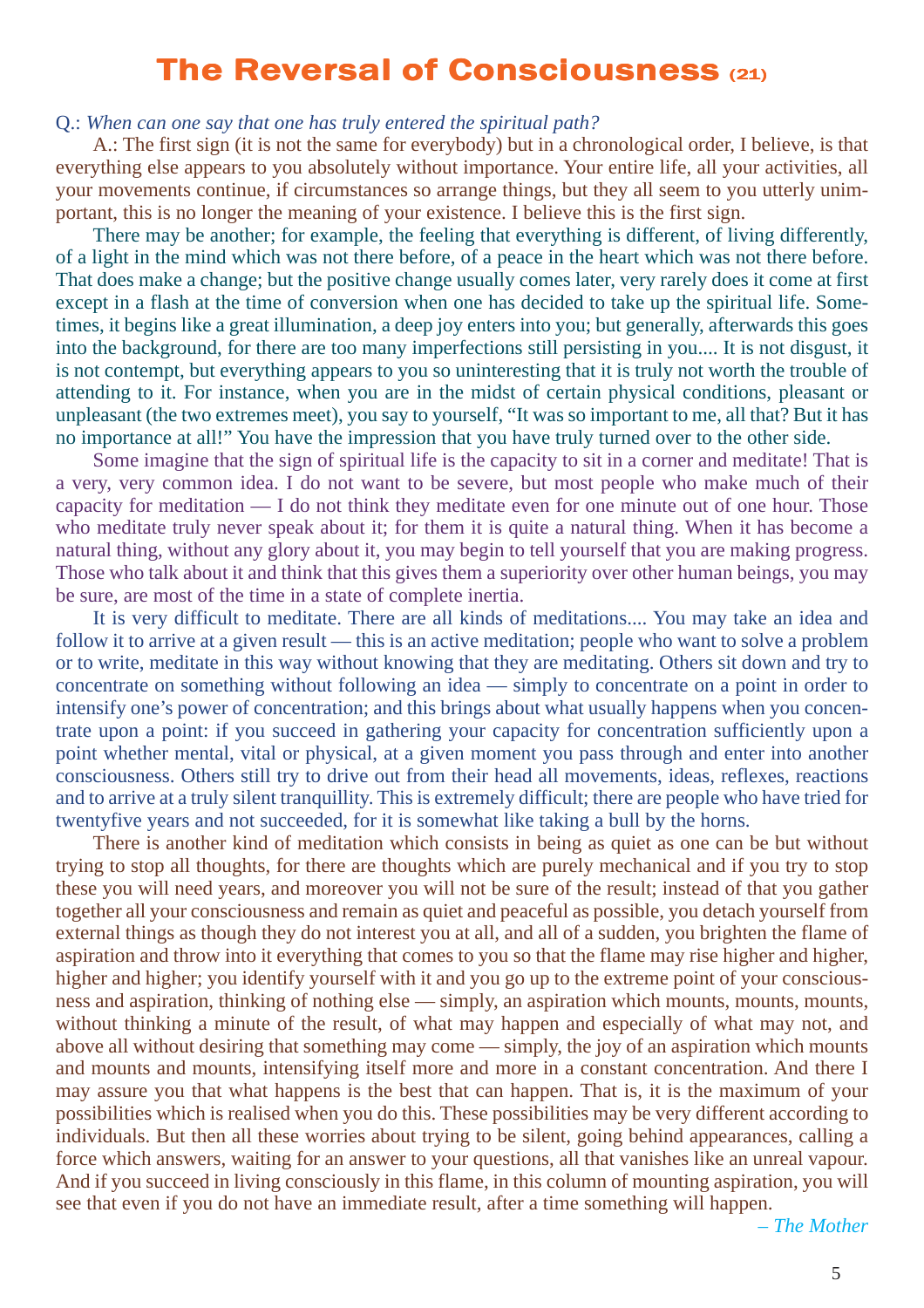## Activities during August 16 – September 15, 2019

**CLEAN MIND PROGRAMME**: Under this program, on five Sundays, The Mother's Integral Health Centre of Delhi Ashram conducted manifold activities including Maha Mrityunjay *Havan* & Gita *path,* yogasanas and talks/workshops. During this period, Mr. Dipak Jhamb gave a talk on 'Come to Learn, Go to Serve' to 24 participants on 18 August; Dr. S. Katoch to 25 attendees on "Management of Pain by Ayurveda" on 25 August; Dr. Bharti on 'Fragrant Action' to 29 participants on 1 September; Dr. S. Katoch to 24 attendees on "Harmony is Yoga" on 8 September and Dr. Swati Kashyap to 33 participants on "Hidden Life Lessons in Panchatantra" on 15 September, 2019. Distribution of used clothes and *Prasad* comprised additional activities of the program.

Under **Clean Mind Programme** in its **Manojaya (Victory of the Mind)** project especially for the EWS students of The Mother's International School, four camps for 12, 17, 12 and 9 students on 17 August, 24 August, 31 August and 7 September 2019 respectively were conducted on the Ashram campus. Activities of the programs included Eye Exercises, Awareness of the Inner Being, Art & Craft, games, talks, etc. Resource persons for the programmes were Dr. Bharti, Ms. Madhumita Nayaksahu, Ms. Seema Dabi,Ms. Raksha and Mr. Deepak Jhamb.

Under **CLEAN MIND PROGRAMME IN ITS OUTREACH** dimension, a camp was



conducted in Thada (Dt. Alwar) Rajasthan for the students and staff of Govt. Senior Primary School on 4 September, 2019. In all, the students were divided in to four batches for the purposes of the activities which in-

cluded health-checkups, Eye Exercise routines, Art and Craft, and Hatha-yoga sessions. From feedback response it is ap-

parent that the children enjoyed the art & craft and yoga posture sessions. Resource persons included Dr. P. Kaushal, Dr. Pardeep Kaur, Dr. Bharti, Raksha Yadav and Ajay Singh.



**WORKSHOP ON INTEGRAL EDUCATION FOR TEACHERS OF MIS :** A workshop on Integral Education was conducted for a batch of 13 new teaching staff at

The Mother's International School (MIS) on 23-24 August, 2019. The group received an introduction to the ideal of the totality of the person, and how an approach through integral education induces the psychic being to unveil itself and gradually assume direction of the three instruments, viz., the physical, the vital and the mental. In addition, the teachers also had two sessions of asanas and

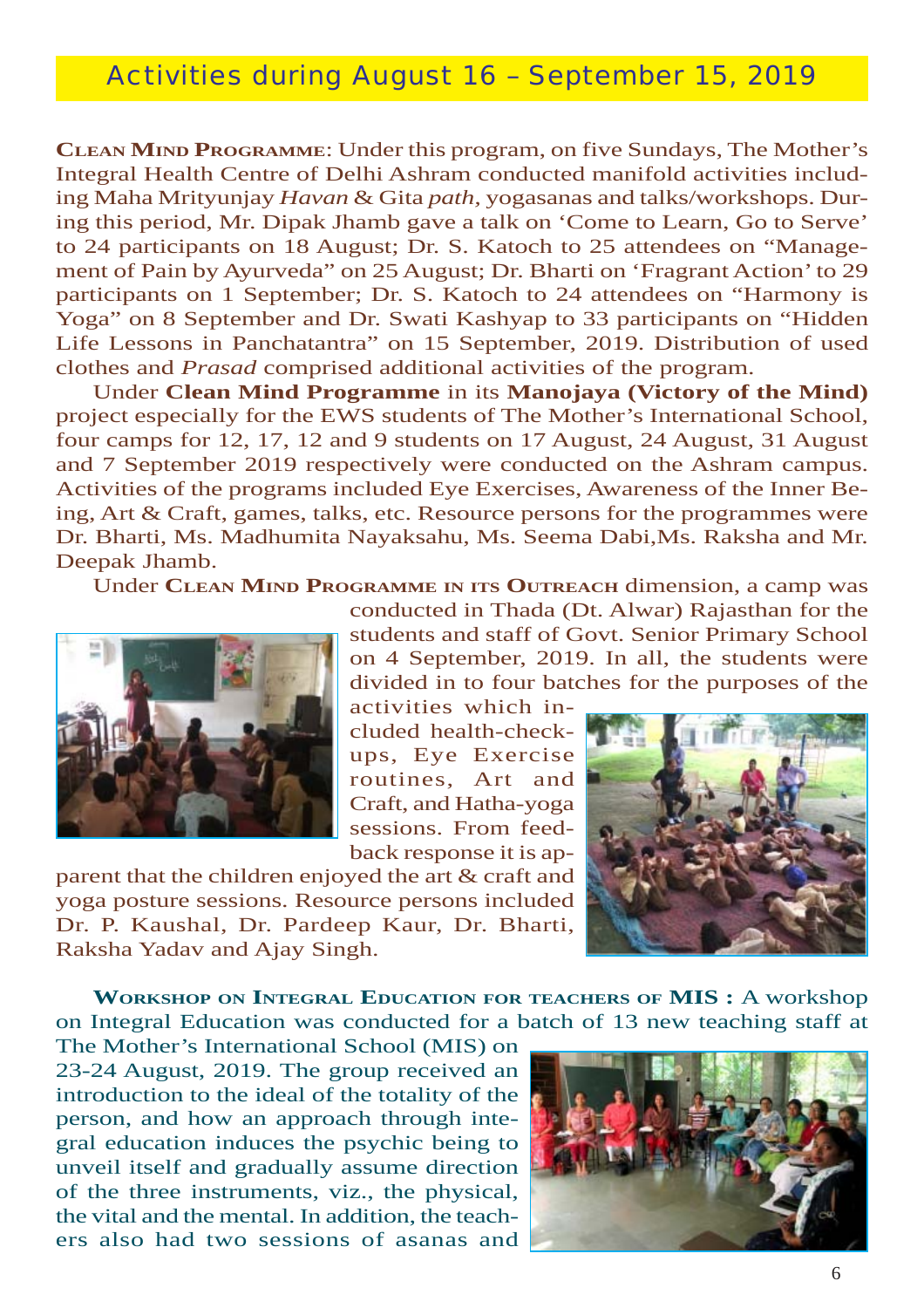pranayamas and a conducted tour of the Ashram premises culminating in receiving a set of books relevant to the subject of the workshop. Feedback comments included: "A very enriching experience highlighting the teaching-learning process based on the Mother's and Sri Aurobindo's teachings," "an eye opener," "I feel that I am on a different journey altogether now," "loved the stories and the melodious songs," "I am so lucky to be a part of this Ashram and The Mother's International School."

**S.N. JAUHAR FOOTBALL TOURNAMENT**: The 22nd Shri Surendranath Jauhar 'Faquir' Memorial Interschool Football Tournament was held from August 22- 27, 2019 on The Mother's International School (M.I.S.) playground. Sixteen



prominent schools from the Delhi National Capital Region (NCR) took part in this tournament. The tournament was inaugurated by









Shri Pranjal Jauhar, Chairman of The Mother's International School. All school teams vied fervently against each other to climb the uphill ladder to the final. The home team, The Mother's International School, despite valiant efforts could not prevail against Sriram School, Aravali, in the semi-final this year. Eventually, Modern School, Barakhamba Road, and Sriram

School competed diligently for the coveted championship. In the exciting finale, Modern school overcame its opponent and secured the 2019 Jauhar Cup trophy. At the end, Shri Pranjal Jauhar congratulated the winners and gave away the prizes amid enthusiastic applause from the audience.

*BHAJAN SANDHYA* **:** In the Meditation Hall on 24 August 2019, Dr. Mithu Pal made a mesmerizing offering of Krishna Bhajans that transported the listeners to another world altogether. *Prasad* was distributed to the attendees after the soulful event.

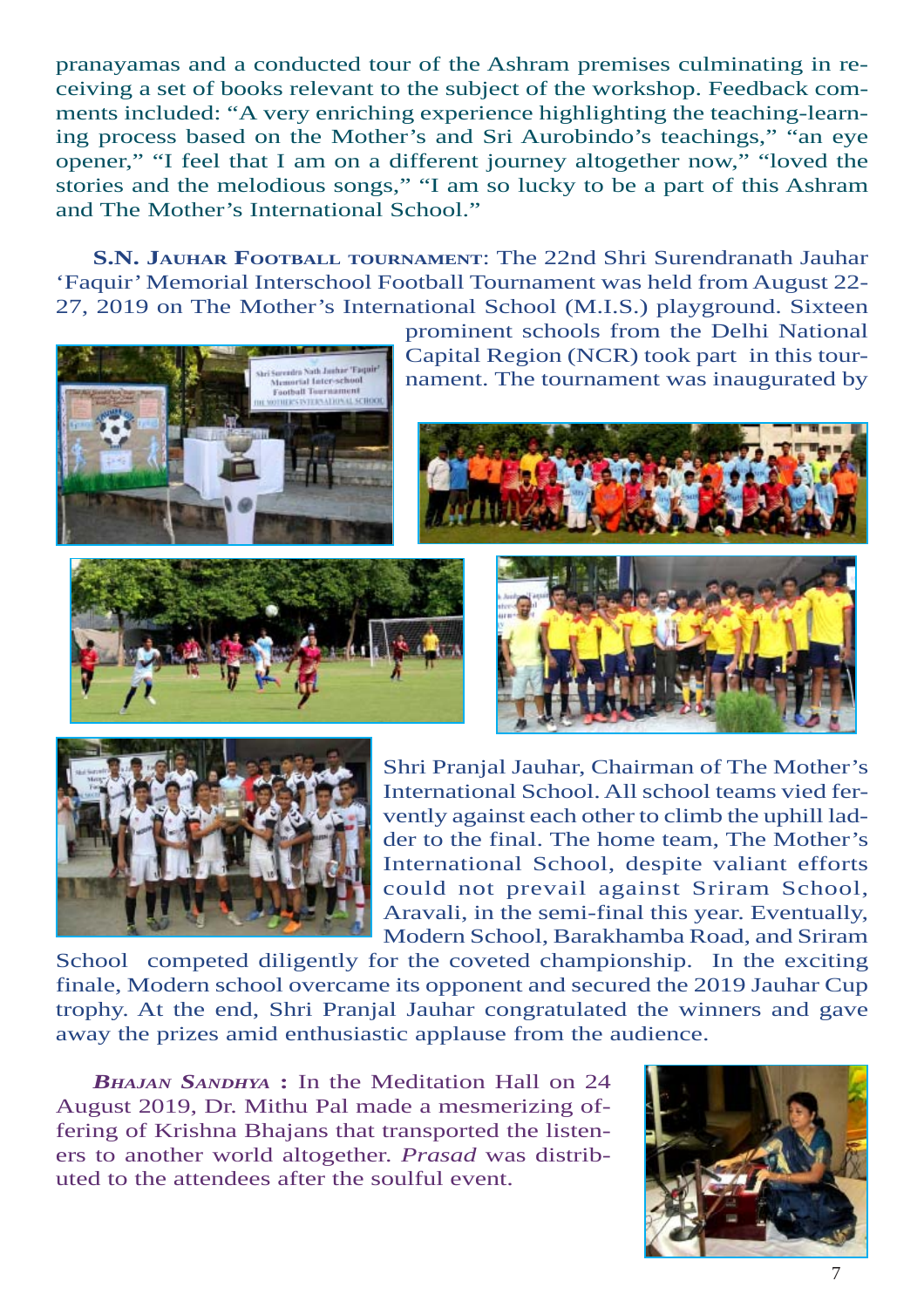**Visitors from Gurugram, Haryana:** A group of 15 individuals from Gurgaon Travel and Adventure Group, Gurugram, led by Ms. A. Chitra, visited Sri Aurobindo Ashram-Delhi Branch on 1 September 2019. In addition to a conducted tour of the Ashram premises, the group was introduced to the life-affirming spiritual philosophy of Sri Aurobindo and the Mother, and its implications for a life of love, peace, joy and fulfillment.

#### **CHACHA JI'S** *MAHASAMADHI* **DAY**: On the

thirty-third Punyatithi of the founder of the Delhi Branch of Sri Aurobindo Ashram, Shri Surendra Nath Jauhar 'Faquir' (Chacha ji), on 2 September 2019, the day began with invocation for the divine Presence by Srila Basu. Later in the forenoon, floral offerings were made at Chachaji's Samadhi, and a *havan* was conducted there. In the evening, lamps of aspiration were kindled around Sri Aurobindo's Shrine and Chacha ji's *Samadhi*. Subsequently, an offering of devotional songs was made in the Meditation Hall by the Ashram Choir and Tara Didi read several passages from Chacha ji's published biography. The eventful day ended with distribution of *Prasad*.

**COURSE FOR STUDENTS OF IIT-DELHI, 2-15 SEPTEMBER 2019 :** A group of 20 students from Indian Institute of Technology-Delhi did a course titled 'Decision making based on self-discovery' consisting of 7 theory and 7 practical

sessions. The practical sessions gave the students sufficient proficiency to continue regular practice of asanas and pranayamas on their own. Theory sessions consisted of structured discussions on themes such as 'integral Yoga', 'the process of meditation', 'who am I', 'the purpose of life', 'stress management', 'the mind-body continuum', etc. The students also had an opportunity to assess their own lifestyles with help of a questionnaire, and were given a conducted

tour of the Ashram premises. Feedback comments included: "a pleasurable indulgence for spiritual seekers in the modern world," "a much needed course," "totally worth the time," "very well designed."



**Shri Triyugi Narain (1932-2019)**

#### Announcement

**Shri Triugi Narain, ashramite of Sri Aurobindo Ashram-Delhi Branch for 25 years, passed away on 20 September 2019 at Ma Mandir, Sri Aurobindogram, Dt. Rewa.**

**Prayer meeting will be held on Wednesday, the 2nd October at 7–7:30 pm in the Ashram Meditation Hall.**

**Contact: 011-2656 7863 Email: <contact@aurobindoonline.in>**

Note: Pictures can be viewed up to 150% size for finer detail



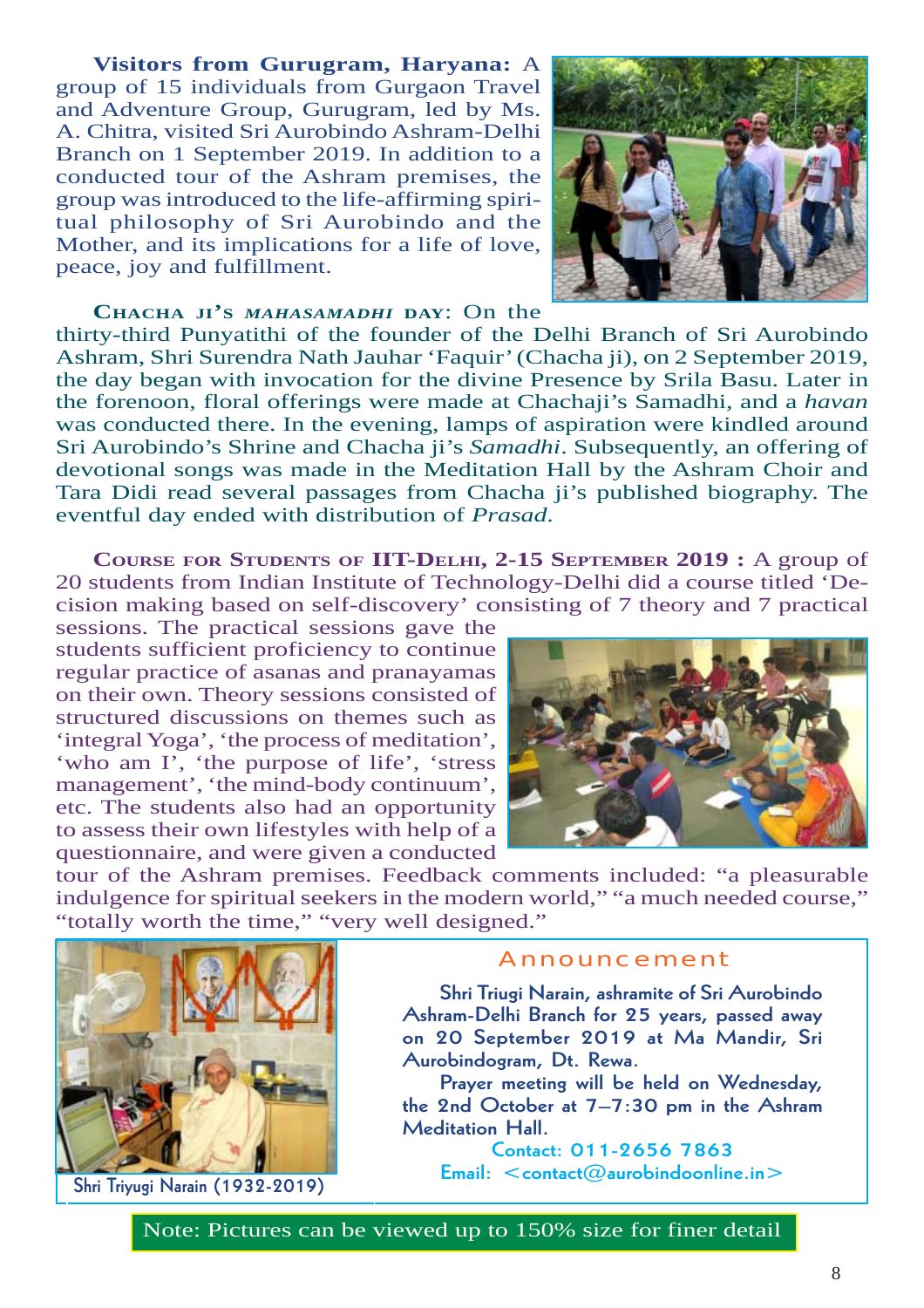#### **Editor's Note**

"Serialization of *The Message of the Gita* in 'Realization' began from February 2017. The book was compiled by Shri Anil Baran and first published in 1938 by Sri Aurobindo Ashram, Pondicherry. Commentary text in the book derived from *Essays on the Gita* was no intellectual undertaking by Sri Aurobindo but rather "... whatever spiritualisation and divinisation it [his own intellect] attained was through the descent of a higher supra-intellectual knowledge into that silence. The book, Essays on the Gita, itself was written in that silence of the mind, without intellectual effort and by a free activity of this knowledge from above."

Text has been rearranged to suit the magazine format, and phonetic rendering of Sanskrit text in Roman Script has been incorporated.

\* \* \* \* \*

Sri Aurobindo considers the message of the Gita to be the basis of the great spiritual movement which has led and will lead humanity more and more to its liberation... escape from falsehood and ignorance... From the time of its first appearance, the Gita has had an immense spiritual action; but with the new interpretation [*Essays on the Gita*] that Sri Aurobindo has given to it, its influence has increased considerably and has become decisive.

\* \* \* \* \*

– *The Mother*

The world abounds with scriptures sacred and profane, with revelations and half-revelations, with religions and philosophies, sects and schools and systems. To these the many minds of a half-ripe knowledge or no knowledge at all attach themselves with exclusiveness and passion and will have it that this or the other book is alone the eternal Word of God... It may therefore be useful in approaching an ancient Scripture, such as the... Gita, to indicate precisely the spirit in which we approach it and what exactly we think we may derive from it that is of value to humanity and its future... In the Gita there is very little that is merely local or temporal and its spirit is so large, profound and universal that even this little can easily be universalised without the sense of the teaching suffering any diminution or violation; rather by giving an ampler scope to it than belonged to the country and epoch, the teaching gains in depth, truth and power. Often indeed the Gita itself suggests the wider scope that can in this way be given to an idea in itself local or limited... the principal ideas suggestive and penetrating which are woven into its complex harmony, are eternally valuable and valid; for they are not merely the luminous ideas or striking speculations of a philosophic intellect, but rather enduring truths of spiritual experience, verifiable facts of our highest psychological possibilities...

We do not belong to the past dawns, but to the noons of the future. A mass of new material is flowing into us; we have not only to assimilate the influences of the great theistic religions of India and of the world... but to take full account of the potent though limited revelations of modern knowledge and seeking... All this points to a new, a very rich, a very vast synthesis; a fresh and widely embracing harmonisation of our gains is both an intellectual and a spiritual necessity of the future. But just as the past syntheses have taken those which preceded them for their starting-point, so also must that of the future... proceed from what the great bodies of realised spiritual thought and experience in the past have given. Among them the Gita takes a most important place.

– Sri Aurobindo in *Essays on the Gita*

### Preface to *THE MESSAGE OF THE GITA*

\* \* \* \* \*

The Gita is a great synthesis of Aryan spiritual culture and Sri Aurobindo's luminous exposition of it, as contained in his *Essays on the Gita*, sets out its inner significances in a way that brings them home to the modern mind. I have prepared this commentary summarising its substance with the permission of Sri Aurobindo. The notes have been entirely compiled from the *Essays on the Gita* and arranged under the slokas in the manner of the Sanskrit commentators.

 Sri Aurobindo Ashram, Pondicherry,  $21^{st}$  February, 1938 – ANILBARAN, Editor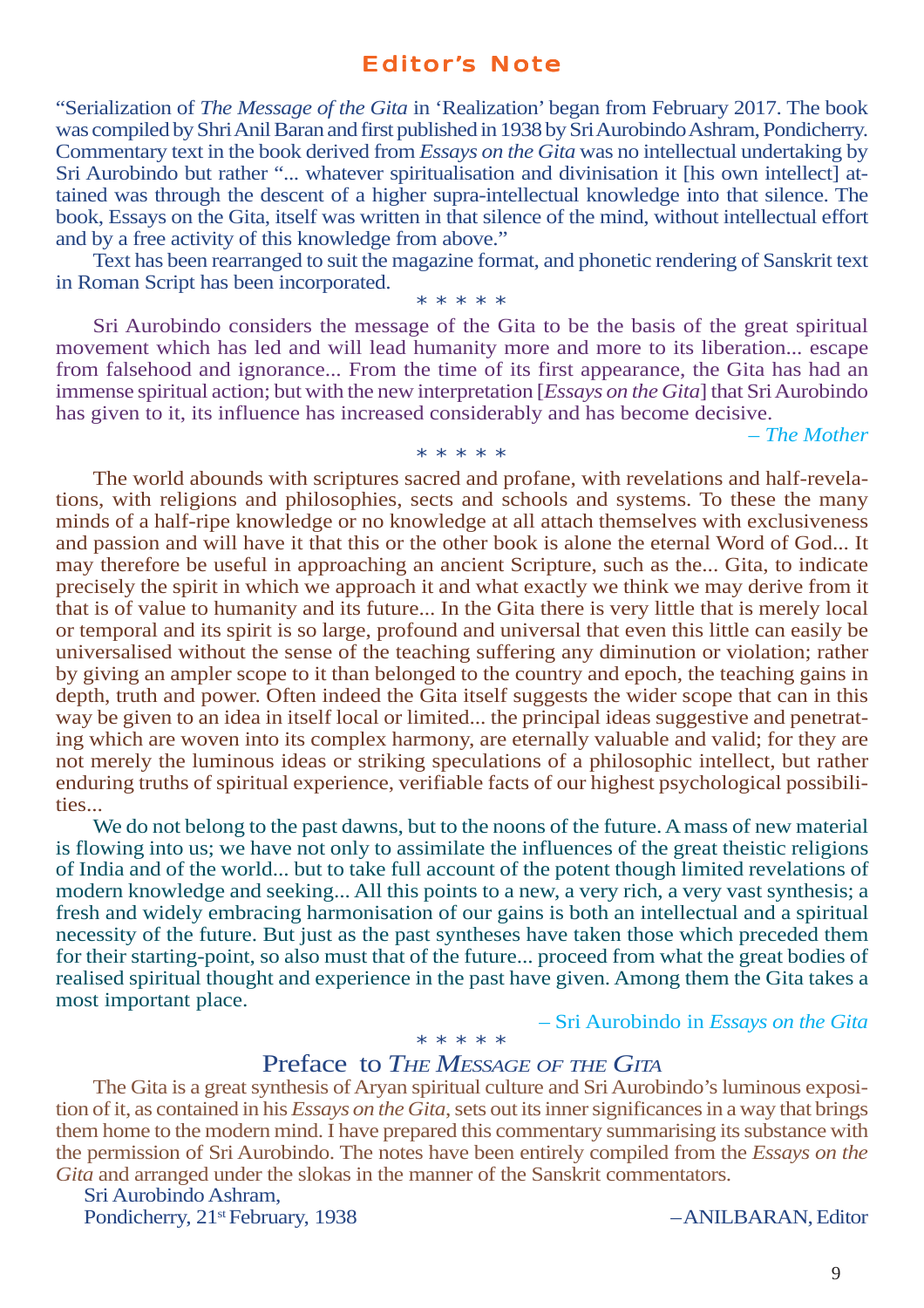## THE MESSAGE OF THE GI

With Text, Translation and Notes AS INTERPRETED BY

SRI AUROBINDO

Edited by ANILBARAN ROY

\* \* \* \* \*

ELEVENTH CHAPTER (CONTD.) श्रीभगवानुवाच -

सुदुर्दर्शमिदं रूपं दृष्टवानसि यन्मम<mark>।</mark> देवा अप्यस्य रूपस्य नित्यं दर्शनकांक्षिणः।।**११-**५२।। <u>नाहं</u> वेदैर्न तपसा न दानेन न चेज्यया। शक्य एवंविधो द्रष्टुं दृष्टवानसि मां यथा।। ११-५३।। <u>भक्त्या त्वनन्यया शक्य अहमेवंविधोऽर्जुन।</u> ज्ञातुं द्रष्टुं च तत्त्वेन प्रवेष्टुं च परंतपा। ११-५४।। **Sri Bhagavaan Uvaacha –**

**Sudurdarshamidam roopam drishtavaanasi yanmama; Devaa apyasya roopasya nityam darshanakaangkshinah. 11-52 Naa ham vedairna tapasaa na daanena na chejyayaa; Shakya evamvidho drashtum drishtavaanasi maam yathaa. 11-53 Bhaktyaa twananyayaa shakyam aham evamvidho'rjuna; Jnaatum drashtum cha tattwena praveshtum cha parantapa. 11-54**

. The Blessed Lord said: The greater Form that thou hast seen is only for the rare highest souls. The gods themselves ever desire to look upon it. Nor can I be seen\* as thou hast seen Me by Veda or austerities or gifts or sacrifice, it can be seen, known, entered into only by that *bhakti* which regards, adores and loves Me alone in all things.

**\* Man can know by other means this or that exclusive aspect of the one existence, its individual, cosmic or world-excluding figures, but not this greatest reconciling Oneness of all the aspects of the Divinity in which at one and the same time and in one and the same vision all is manifested, all is exceeded and all is consummated. This vision can be reached only by the absolute adoration, the love, the intimate unity that crowns at their summit the fullness of works and knowledge. There is a supreme consciousness through which it is possible to enter into the glory of the Transcendent and contain in him the immutable Self and all mutable Becoming,— it is possible to be one with all, yet above all, to exceed world and yet embrace the whole nature at once of the cosmic and the supracosmic Godhead. This is difficult indeed for limited man imprisoned in his mind and body; but the Godhead shows the way in the next** *sloka***.**

> मत्कर्मकृन्मत्परमो मद्*भक्तः संगवर्जितः*। निर्वेरः सर्वभूतेषु यः स मामेति पाण्डव।।**१**१-५५।। **Matkarmakrinmatparamo madbhaktah sangavarjitah; Nirvairah sarvabhooteshu yah sa maameti paandava. 11-55**

Be a doer of my works, accept Me as the supreme being and object, become my *bhakta*, be free from attachment and without enmity to all existences; for such a man comes to Me, O Pandava.\*

**\* In other words, superiority to the lower nature, unity with all creatures, oneness with the cosmic Godhead and the Transcendence, oneness of will with the Divine in works, absolute love for the One and for God in all,—this is the way to that absolute spiritual self-exceeding and that unimaginable transformation.**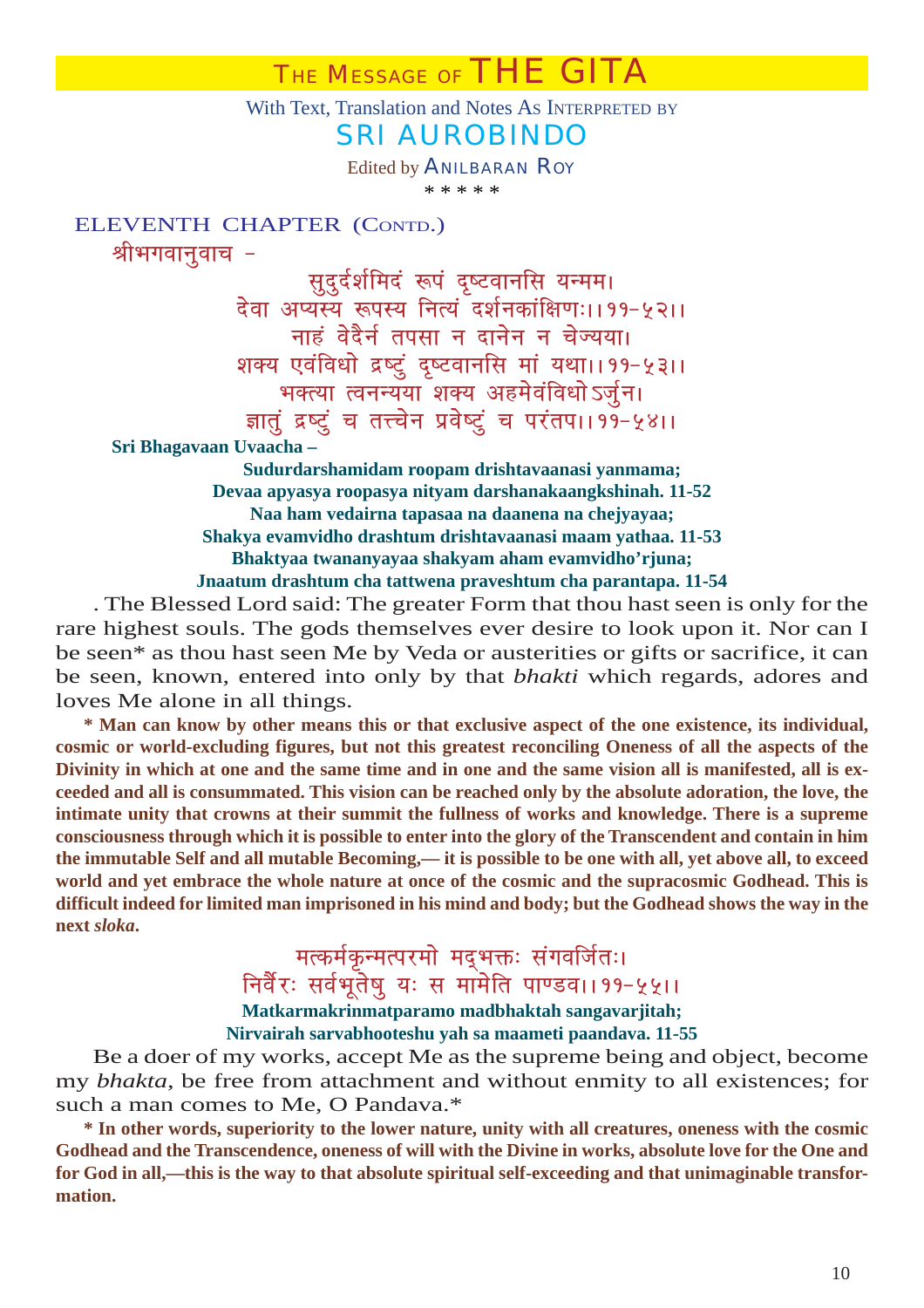## इति श्रीमद्भगवद्गीतासूपनिषत्सु ब्रह्मविद्यायां योगशास्त्रे श्रीकृष्णार्जुन संवादे <u>विश्वरूपदर्शनयोगो नाम एकादशोध्यायः।।</u>

**Iti Srimad Bhagavadgeetaasoopanishatsu Brahmavidyaayaam Yogashaastre Sri Krishnaarjunasamvaade Vishwaroopa Darshanayogo Naama Ekaadasho'dhyaayah Thus in the** *Upanishad* **of the glorious** *Bhagavad Gita,* **the science of the Eternal, the scripture of Yoga, the dialogue between Sri Krishna and Arjuna, ends the eleventh discourse entitled: "The Yoga of the Vision of the Cosmic Form"**

#### **CONSPECTUS**

#### TWELFTH CHAPTER

**THE WAY AND THE** *BHAKTA* **– In the eleventh chapter the original object of the teaching has been achieved and brought up to a certain completeness. What remains still to be said turns upon the difference between the current Vedantic view of spiritual liberation and the larger comprehensive freedom which the teaching of the Gita opens to the spirit. The twelfth chapter leads up to this remaining knowledge and the last six that follow develop it to a grand final conclusion.**

## **हादशो** ऽध्याय:

भक्तियोग:

# TWELFTH CHAPTER

### BHAKTIYOGAH

*The Way and the Bhakta* अर्जून उवाच -

## ्<br>एवं सततयुक्ता ये भक्तास्त्वां पर्युपासते। .<br>ये चाप्यक्षरमव्यक्तं तेषां के योगवित्तमाः।।१२-१।।

**Arjuna Uvaacha –**

#### **Evam satatayuktaa ye bhaktaastwaam paryupaasate; Ye chaapyaksharamavyaktam teshaam ke yogavittamaah. 12-1**

Arjuna said: Those devotees who thus by a constant union seek after Thee, and those who seek after the unmanifest Immutable, which of these have the greater\* knowledge of Yoga?

[To this question Krishna replies with an emphatic decisiveness.]

 **\*The question raised here by Arjuna points to the difference between the current Vedantic view of liberation and the view propounded in the Gita. The orthodox Yoga of knowledge aims at a fathomless immergence in the one infinite existence,** *sayujya;* **it looks upon that alone as the entire liberation. The Yoga of adoration envisages an eternal habitation or nearness as the greater release,** *salokya, samipya.* **The Yoga of works leads to oneness in power of being and nature,** *sadrishya;* **but the Gita envelops them all in its catholic integrality and fuses them all into one greatest and richest divine freedom and perfection.**

**Arjuna has been enjoined first to sink his separate personality in the calm impersonality of the one eternal and immutable Self, a teaching which agreed well with his previous notions and offered no difficulties. But now he is confronted with the vision of this greatest transcendent, this widest universal Godhead and commanded to seek oneness with him by knowledge and works and adoration. He is asked to unite himself in all his being,** *satata-yukta,* **with the Godhead (referred to by the word,** *twam)* **manifest in the universe, seated as the Lord of works in the world and in our hearts by his mighty world-Yoga. But what then of this Immutable who never manifests** *(aksharam avyaktam),* **never puts on any form, stands back and apart from all action, enters into no relation with the universe or with anything in it, is eternally silent and one and impersonal and immobile? This eternal Self is the greater Principle according to all current notions and the Godhead in the manifestation is an inferior figure: the unmanifest and not**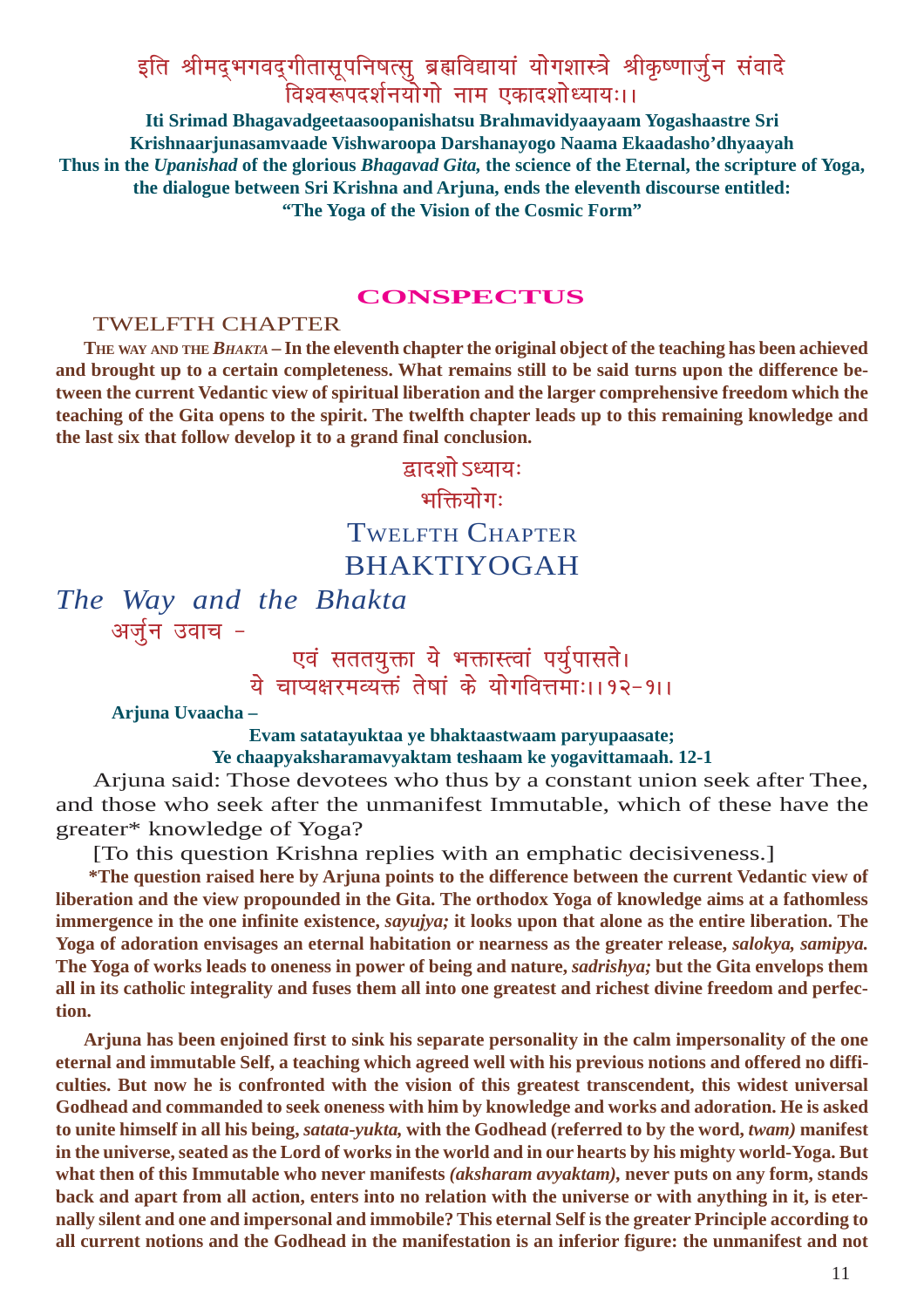**the manifest is the eternal Spirit. How then does the union which admits the manifestation, admits the lesser thing, come yet to be the greater Yoga-knowledge ?**

श्रीभगवानुवाच -

मय्यावेश्य मनो ये मां नित्ययुक्ता उपासते। श्रद्धया परयोपेतास्ते मे युक्ततमा मताः।। १२-२।।

**Sri Bhagavaan Uvaacha –**

**Mayyaaveshya mano ye maam nityayuktaa upaasate; Shraddhayaa parayopetaaste me yuktatamaa mataah. 12-2**

. The Blessed Lord said: Those who found their mind in Me and by constant union, possessed of a supreme faith,\* seek after Me, I hold to be the most perfectly in union of Yoga.

**\* The supreme faith is that which sees God in all and to its eye the manifestation and the nonmanifestation are one Godhead. The perfect union is that which meets the Divine at every moment, in every action and with all the integrality of the nature.**

**The Godhead with whom the soul of man has to enter into this closest oneness, is indeed in his supreme status a transcendent Unthinkable too great for any manifestation, Parabrahman; but he is at the same time the living supreme Soul of all things. He is the supreme Lord, the Master of works and universal nature. He at once exceeds and inhabits as its self the soul and mind and body of the creature. He is Purushottama, Parameshvara and Paramatman and in all these equal aspects the same single and eternal Godhead. It is an awakening to this integral reconciling knowledge that is the wide gate to the utter release of the soul and an unimaginable perfection of the nature.**

> ये त्वक्षरमनिर्देश्यमव्यक्तं पर्युपासते। सर्वत्रगमचिन्त्यं च कूटस्थमचलं ध्रुवम्।।<mark>१२-३।।</mark> सन्नियम्येन्द्रियग्रामं सर्वत्र समबुद्धयः। ते प्राप्नुवन्ति मामेव सर्वभूतहिते रताः।। १२-४।। **Ye twaksharamanirdeshyamavyaktam paryupaasate; Sarvatragamachintyam cha kootasthamachalam dhruvam. 12-3 Samniyamyendriyagraamam sarvatra samabuddhayah; Te praapnuvanti maameva sarvabhootahite rataah. 12-4**

But those who seek after the indefinable unmanifest Immutable omnipresent, unthinkable, self- poised, immobile, constant, they also\* by restraining all their senses, by the equality of their understanding and by their seeing of one self in all things and by their tranquil benignancy of silent will for the good of all existences, arrive to Me.

**\* For they are not mistaken in their aim, but they follow a more difficult and a less complete and perfect path. The Immutable offers no hold to the mind; it can only be gained by a motionless spiritual impersonality and silence and those who follow after it alone have to restrain altogether and even draw in completely the action of the mind and senses.**

> ंक्लेशो ऽधिकतरस्तेषामव्यक्तासक्तचेतसाम। अव्यक्ता हि गतिर्दूःखं देहवद्भिरवाप्यते।। १२-५।। **Klesho'dhikatarasteshaam avyaktaasaktachetasaam; Avyaktaa hi gatirduhkham dehavadbhiravaapyate. 12-5**

The difficulty\* of those who devote themselves to the search of the unmanifest Brahman is greater; it is a thing to which embodied souls can only arrive by a constant mortification, a suffering of all the repressed members, a stern difficulty and anguish of the nature.

**\* And it must not be thought that because it is more arduous, therefore it is a higher and more effective process. The easier way of the Gita leads more rapidly, naturally and normally to the same absolute liberation. The Yogin of exclusive knowledge imposes on himself a painful struggle with the**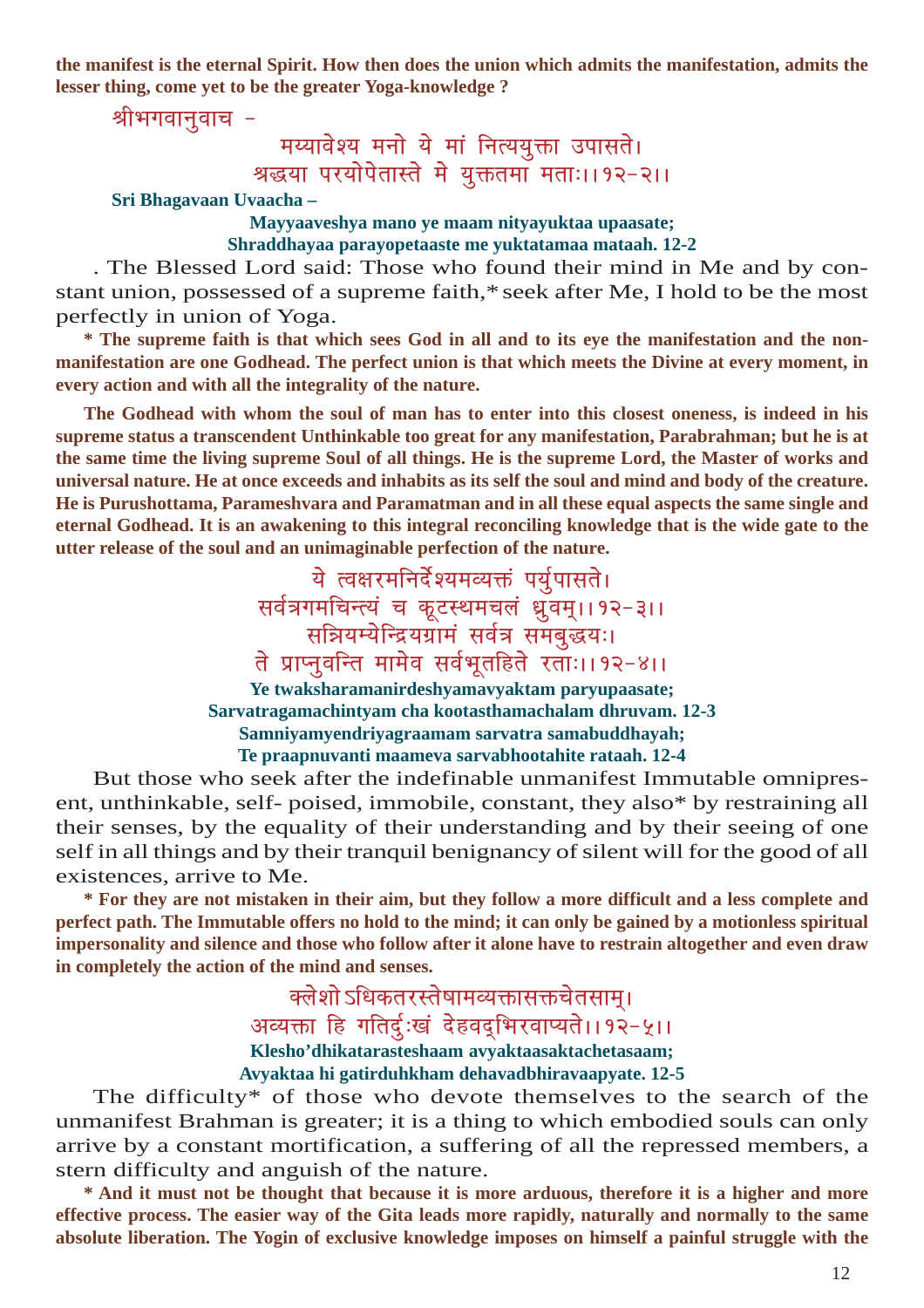**manifold demands of his nature; he denies them even their highest satisfaction and cuts away from him even the upward impulses of his spirit whenever they imply relations or fall short of a negating absolute. The living way of the Gita on the contrary finds out the most intense upward trend of all our being and by turning it Godwards uses knowledge, will, feeling and the instinct for perfection as so many puissant wings of a mounting liberation.**

> ये तु सर्वाणि कर्माणि मयि संन्यस्य मत्पर<mark>ाः</mark>। अनन्ये<mark>ँनैव योगेन मां ध्यायन्त उपासते।।</mark> १२-६।। तेषामहं समुद्धर्ता मृत्युसंसारसागरात्। .<br>भवामि नचिरात्पार्थ मय्यावेशितचेतसाम्।। १२-७।। **Ye tu sarvaani karmaani mayi sannyasya matparaah; Ananyenaiva yogena maam dhyaayanta upaasate. 12-6 Teshaamaham samuddhartaa mrityusamsaarasaagaraat; Bhavaami nachiraat paartha mayyaaveshitachetasaam. 12-7**

But those who giving up all their actions to Me,\* and wholly devoted to Me, worship meditating on Me with an unswerving Yoga, those who fix on Me all their consciousness, O Partha, speedily I deliver them out of the sea of death-bound existence.

**\* The indefinable Oneness accepts all that climb to it, but offers no help of relation and gives no foothold to the climber. All has to be done by a severe austerity and a stern and lonely individual effort. How different is it for those who seek after the Purushottama in the way of the Gita! When they meditate on him with a Yoga which sees none else, because it sees all to be Vasudeva, he meets them at every point, in every moment, at all times, with innumerable forms and faces, holds up the lamp of knowledge within and floods with its divine and happy lustre the whole of existence. The other method of a difficult relationless stillness tries to get away from all action even though that is impossible to embodied creatures. Here the actions are all given up to the supreme Master of action and he as the supreme Will meets the will of sacrifice, takes from it its burden and assumes himself the charge of the works of the divine Nature in us. And when too in the high passion of love the devotee of the Lover and Friend of man and of all creatures casts upon him all his heart of consciousness and yearning of delight, then swiftly the Supreme comes to him as the saviour and exalts him by a happy embrace of his mind and heart and body out of the waves of the sea of death in this mortal nature into the secure bosom of the Eternal.**

**This then is the swiftest, largest and greatest way.**

### मय्येव मन आधत्स्व मयि बुद्धिं निवेशय। <u>निवसिष्यसि मय्येव अत ऊर्ध्वं न संशयः।।१२-८।।</u>

**Mayyeva mana aadhatswa mayi buddhim niveshaya;**

**Nivasishyasi mayyeva ata oordhwam na samshayah. 12-8**

On Me repose all thy mind and lodge all thy understanding in Me; doubt not that thou shalt dwell in Me above this mortal existence.

अथ चित्तं समाधातुं न शक्नोषि मयि स्थिरम्। अभ्यासयोगेन ततो मामिच्छाप्तुं धनंजय।। १२- ६।।

**Atha chittam samaadhaatum na shaknoshi mayi sthiram; Abhyaasayogena tato maamicchaaptum dhananjaya. 12-9**

And if thou art not\* able to keep the consciousness fixed steadily in Me, then by the Yoga of practice seek after Me, O Dhananjaya.

**\* No doubt, on this way too there are difficulties; for there is the lower nature with its fierce or dull downward gravitation which resists and battles against the motion of ascent and clogs the wings of the exaltation and the upward rapture. There are nights of long exile from the Light, there are hours or moments of revolt, doubt or failure. But still by the practice of union and by constant repetition of the experience, the divine consciousness grows upon the being and takes permanent possession of the nature.**